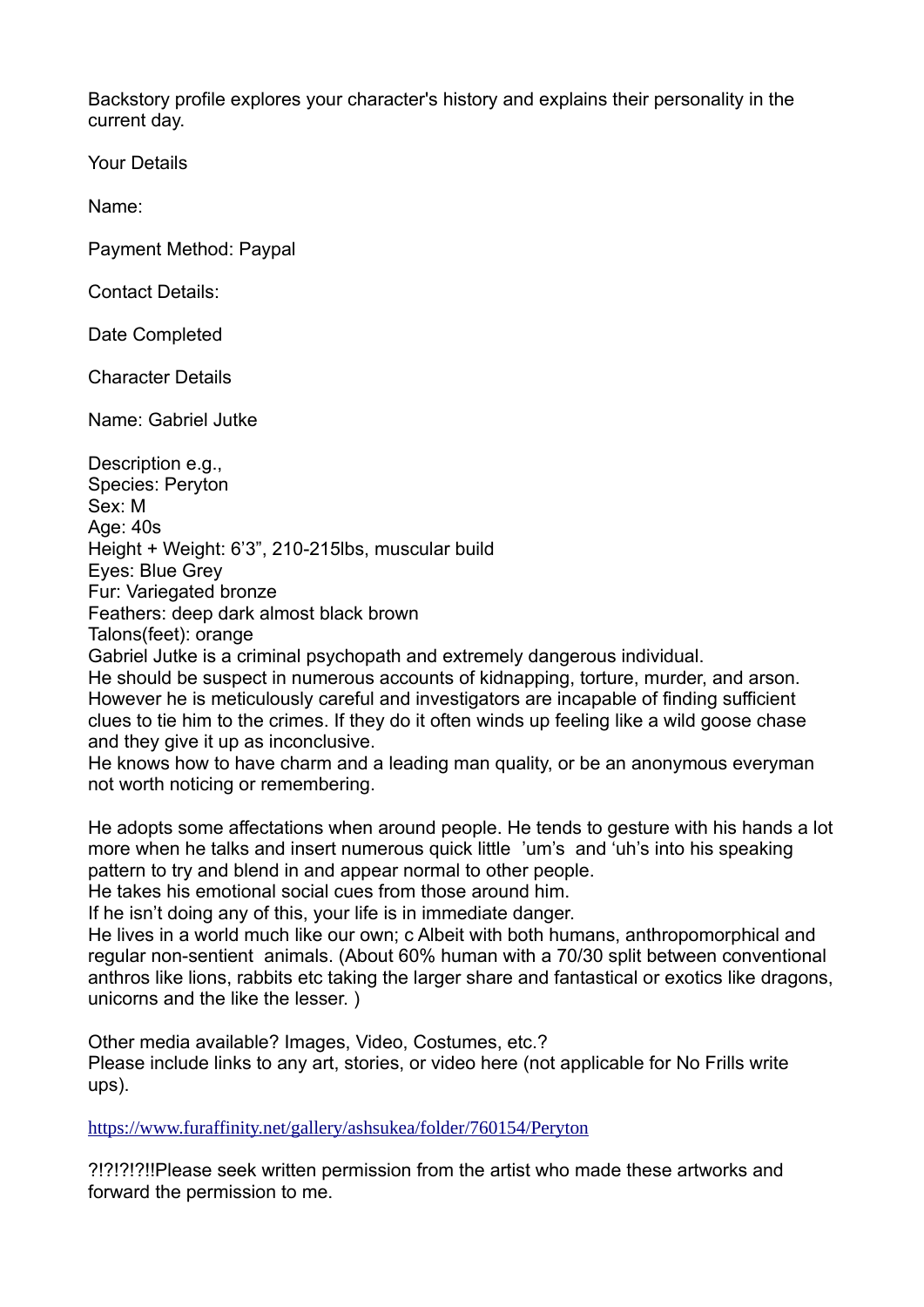What colours would you like me to use?

Black with brown and/or purple (This hardly an absolute must by any means)

Stages and Points of Interest Notes – Extremity, specific details, etc. Trust and Confidence

- mother nurtured/acted as character as baby would hope?

"She provided me with safety and nourishment as all mothers should yes." Gabriel was born in the Midwest in the United States. His parents had high stress corporate jobs that often required extensive travel. His mother had his father absolutely browbeat into submission and she seldom ever actually looked at her son. Not as on couldn't stand him, she loved him, but between love and preoccupation with work, As far as she could see he was an absolute angel and would get quite vehement and vitriolic if anyone tried to say otherwise, and he played the part for her superbly.

- character as baby acted as they would hope? (didn't let themselves down/surprise themselves by biting)?

It took him longer to walk and talk. Not due to anything being wrong but because he wanted to study until he could do it flawlessly the first time. He was a quiet infant, often just staring at people or sometimes going into a "Hey! Mom! Mom! Mom! Look! Look at me!" Mode. Sometimes he'd cry just for the attention. He seemed to be jealous when an older sibling or other child got praise or rewarded when he did not. His parents would have to punish him for stealing or attacking. He learned 'I'm sorry.' And how to look remorseful, and that it's a bad idea to openly steal or assault someone.

He was a latchkey kid and his parent's jobs often required long hours, flights, and occasional evening hours so he was often looked after more often by relatives or older siblings or babysitters than his own parents. Often left on his own more or less for long periods of time with minimal supervision.

Sameness / continuity between what is expected and what is done?

Freedom and Self-Determination - does character hold on/grasp?

"I find it could be useful to cultivate connections with others, but when they were uh no longer necessary? Eh."

- does character let go?

"It is the holding onto and the stagnation it caused that was the problem with so many. I never burdened myself with such an, idiotic condition."

- is character destructive and cruel?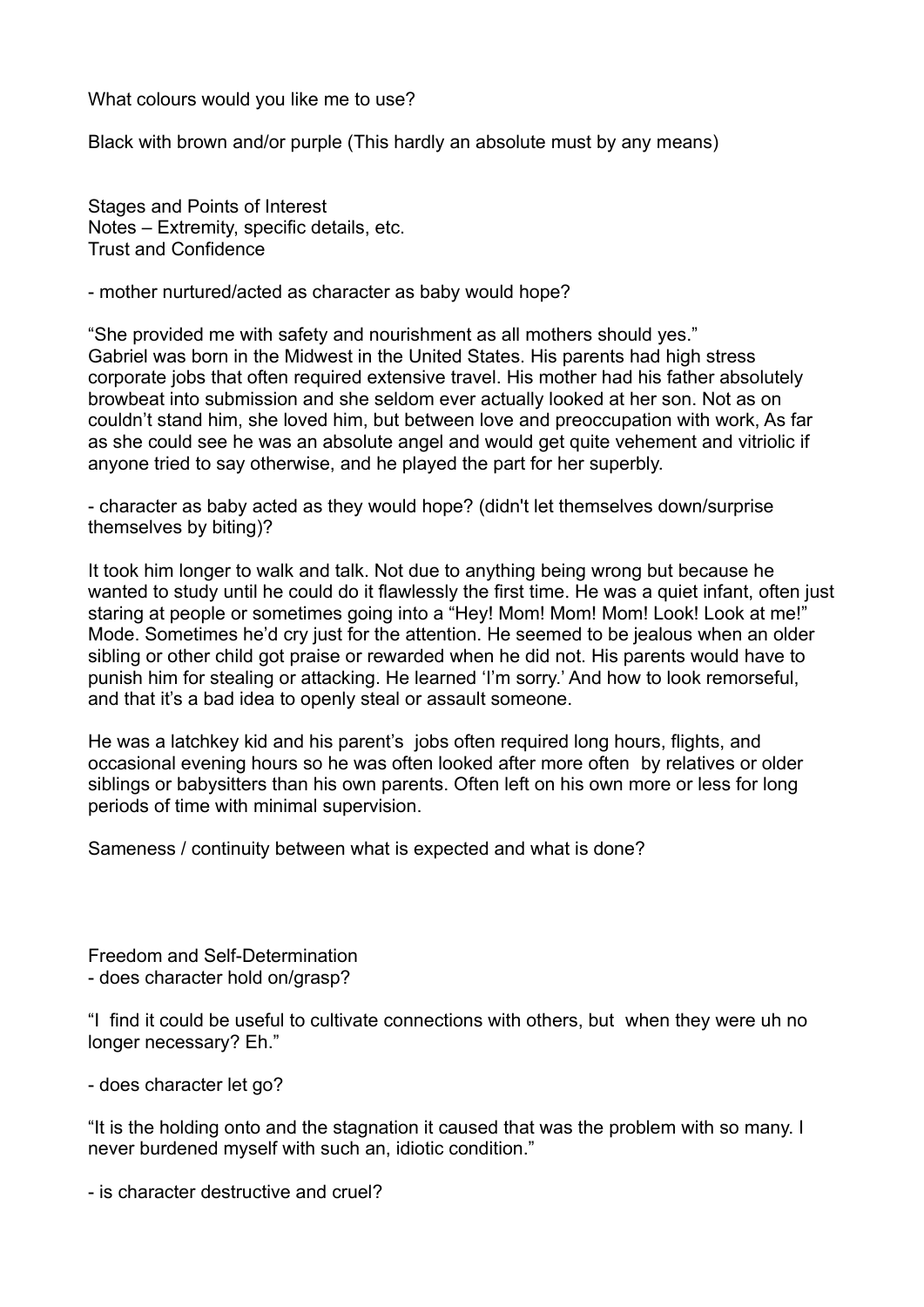"Cruel? Cruel is relative. What is cruel to one might be a necessity to another. Destruction? Life cannot move on without destruction. The old must give way to the new. Wether it be a tree, a building or a person. Life is not possible without it. It is the cruel and the destructive who move forward. Besides It is in our very nature to be destructive and cruel. It is why we enjoyed learning about wars, why Christians insisted on a fearful god, why we watched football and wrestling, and demolition derbies. Why the predator fascinates us so. It provided us with a sense of the cathartic."

As a small child his parents had a small parrot . He learned that the way we fold chicken wings for eating isn't the same way a bird will naturally fold its wings. They make interesting noises when you try to fold their wings like that. Despite being related to ducks they're not very good swimmers for long, and despite bring related to chickens they don't exactly taste like chicken(then again it wasn't cooked like the chicken his family might eat from time to time, or really at all).

They also got dogs at two different times. Both of which subsequently, mysteriously disappeared.

His parents never got any more pets after that.

- was character benign and relaxed?

Oh he is quite the charmer and can seem very benign.

- what was it like to express choice for the first time in their life?

They loved it and relished in the freedom of having no one but themselves controlling their destiny.

- did they make any bad choices in their inexperience?

 "I never made bad choices, unless you count putting my faith into someone who failed or tried to betray me. Something I made sure they weren't able to do again."

- does the character doubt themselves?

If anything they seem to have the opposite problem.

- does the character focus on details because they can't watch everything – the big picture contains too much detail?

"It is in the details where the challenge is. And where the challenge is, is where life is to be found. And where life is, there is also death. And that is exactly where I want to be."

- does the character often feel unready to show projects to others?

Being caught short or unawares can cause them to be flustered and their veneer of civility can more easily slip off causing him to blame and lash out, but if he's ready he'll be more than proud to receive adulations. However he does have some 'projects' he's not quite so willing to let others know about as it is in their very secrecy that they have become successful 'projects'.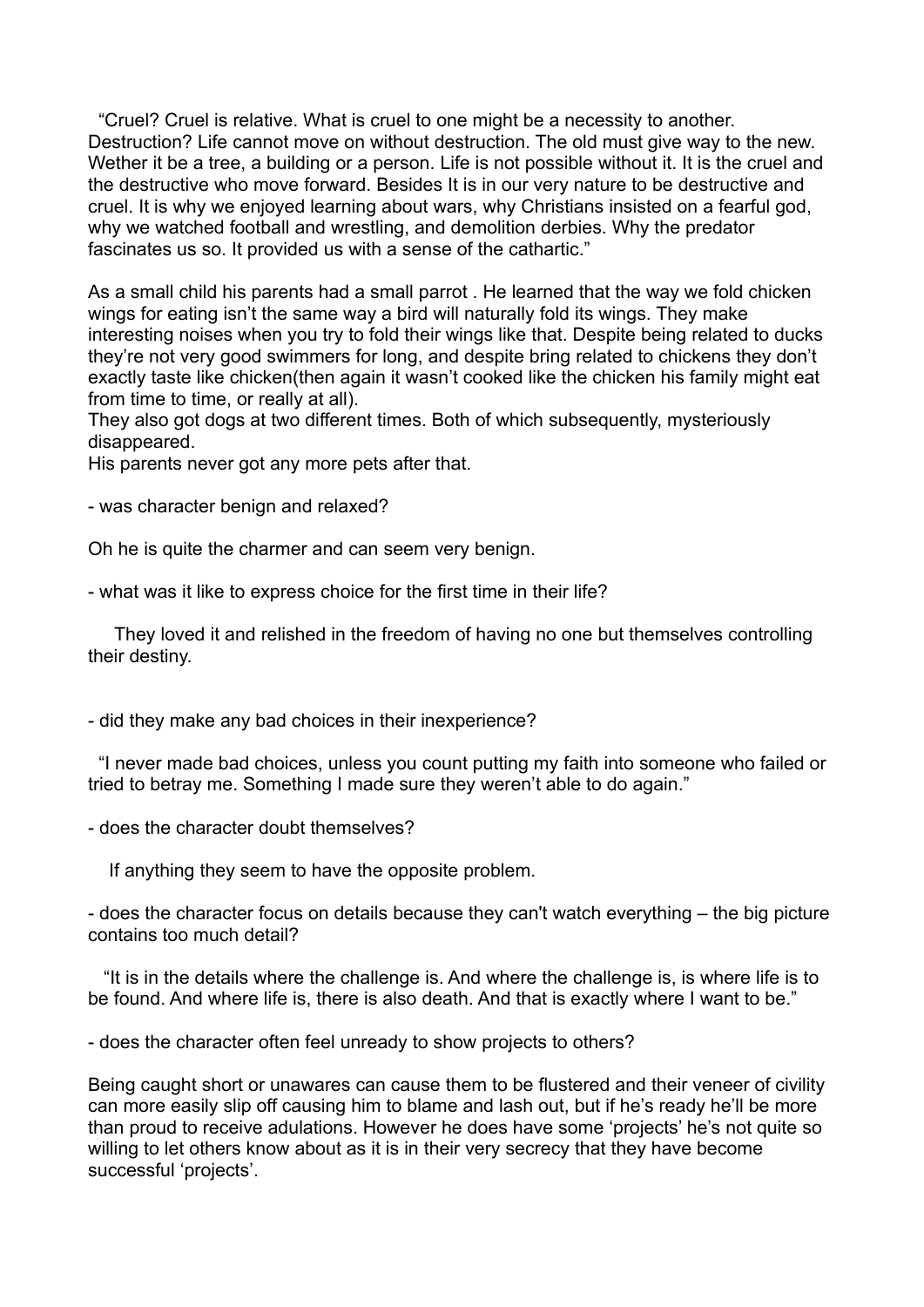- does character wish they were invisible?

"It could have its uses, but no."

- how cooperative/wilful is the character?

Depends on how useful to him you are at the time. Otherwise you aren't worth his notice.

- how well does the character express/suppress themselves?

As in emotions? He expresses himself exactly as he has calculated others expect him to. Suppress? He seldom has anything to suppress. He can say "I love you." with about as much meaning as "I'll have a coke."

- how controlled do they feel by others?

Zero. And it is strongly advised to not even think about trying to do so.

Were they guided / buffered as they experimented with early autonomy, to avoid feeling doubtful of themselves - or ashamed because they weren't ready to meet challenges?

I suppose between the two he's leaning more towards Guided buffered. Though he hardly had helicopter parents.

## Ambition

- how energetic was your character as a small child?

 Very. He excelled at trying to top his peers in acts of scholarly achievements and athleticism.

- how much did your character enjoy/feel guilty about their victories and achievements?

They loved victory and felt zero guilt for their methods but were cognizant of what others considered acceptable.

## - did they have any siblings?

 One sister "I had an older sister. I remembered we took a vacation to the beach once. I was six or seven at the time, she was five years or so older. She'd been acting imperious all day, nothing we did pleased her imperial majesty. I wanted to go swimming after supper in the ocean but she insisted our mother said no and it would be unsafe. She claimed she was a better swimmer than I. I asked her to prove it and eventually she accepted our little wager. My brother was preoccupied in the shower and our parents were there as part of a business trip. They were in the hotel bar. We ran down to the beach, and she ran right into the waves. She never had been much of a one for leisurely pursuits like reading or research. So her lesson about tide schedules and undertow was a first hand experience for her. It could take you out quite a ways and was surprisingly swift. Further than she was able to swim back. I didn't know what happened to her after the last time she went under but I do remember I was so excited for the bet that that I had left something behind and needed to go back to get it. By then my brother was out and I decided to watch tv with him instead." The family knew he knew something when they saw his shadow (Perytons don't have a shadow until they kill someone then gain a human shaped one. ). It was chalked up as childhood naivety.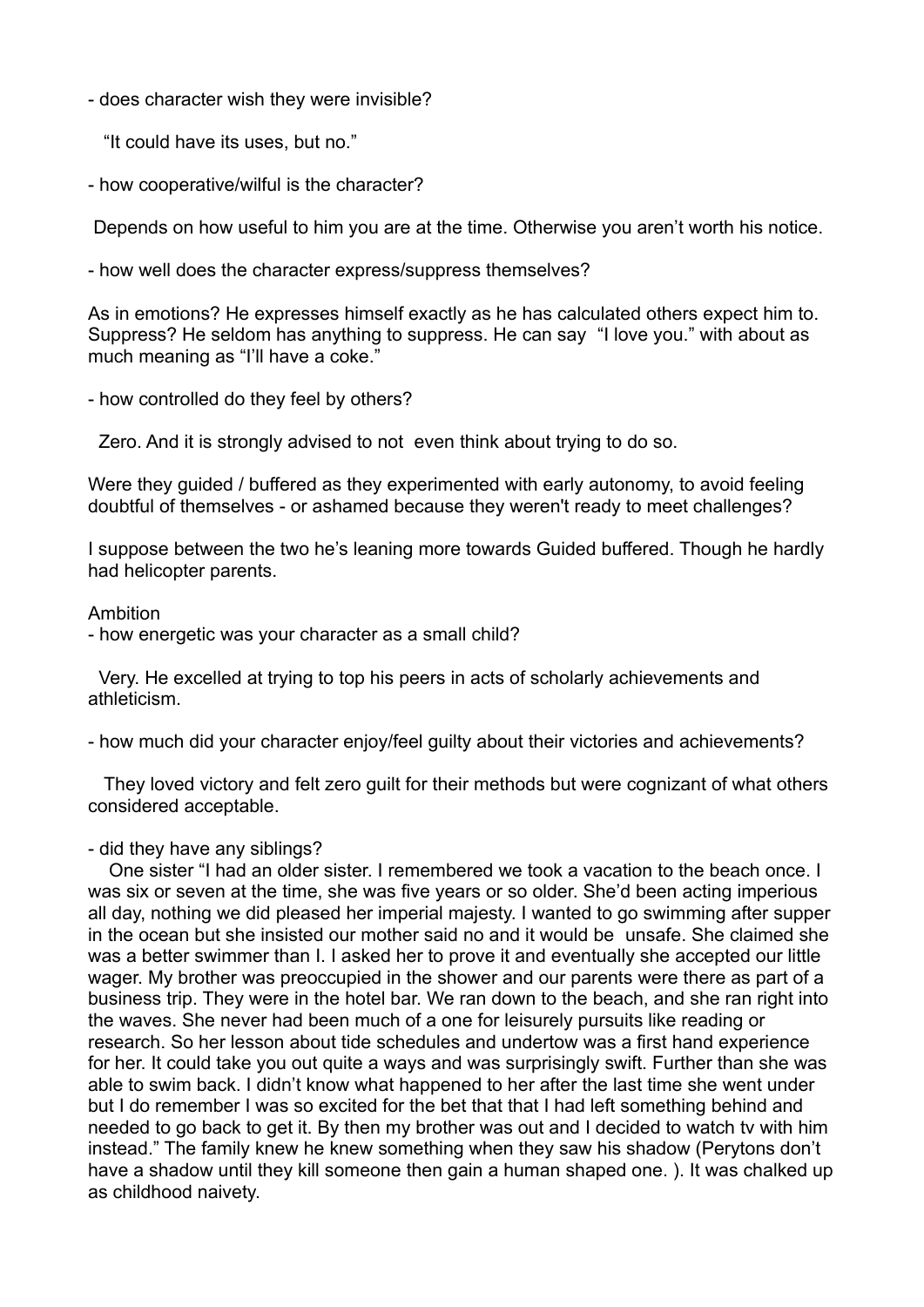One brother. "He was a year or two older than me, about to graduate college. He had a job where he delivered tanks of oxygen to those with respiratory problems and the like. The explosion from opening a valve or two on a couple of oxygen tanks was quite spectacular when he started the van up."

- how good did they get at cooperating?

Very, if he could be in charge or it helped him reach a goal.

- did they develop a tendency to berate themselves?

 No, others maybe but he learned you can catch more flies with honey than vinegar as they say.

- what are the character's biggest wishes and dreams? Can they ever fulfil them?

They tend to pick up and drop life goals at random. As soon as he has a success or two he grows bored and seeks something else. Doubtful he'll ever truly feel fulfilled. Also try as he might, he just can't capture the thrill of his first 'hunt'.

How active/aggressive did character become?Did they get too enthusiastic, do something bad and then feel guilty?

Very active but only aggressive if he felt challenged. Aggressivinesss could mean focusing harder on a goal, or more personally and directly aggressive methods at some later time. "Others weren't so willing or able to have challenged me a second time." Guilty? He feels that if it helps him exploit their shortcoming why feel guilty about it?

## **Productivity**

- how did the character feel about being productive rather than playing?

 "Being productive and earning an income was a necessity and could get you into many peoples good graces."

- what was the transition from home to school like?

 So many new connections to make! Exciting! It also helped him improve his social skills -which he knew were important to develop, or in his case a passing mimicry of such.

- how well prepared did he feel to contribute?

He was eager to contribute but only after he read the class and the teacher.

- how did they feel about others also contributing? Status, adequacy, teamwork?

Very charming, natural born leader, full of drive.

 "Having others help could be very beneficial and lead others to be trusting. It made things so much easier when dealing with them later on."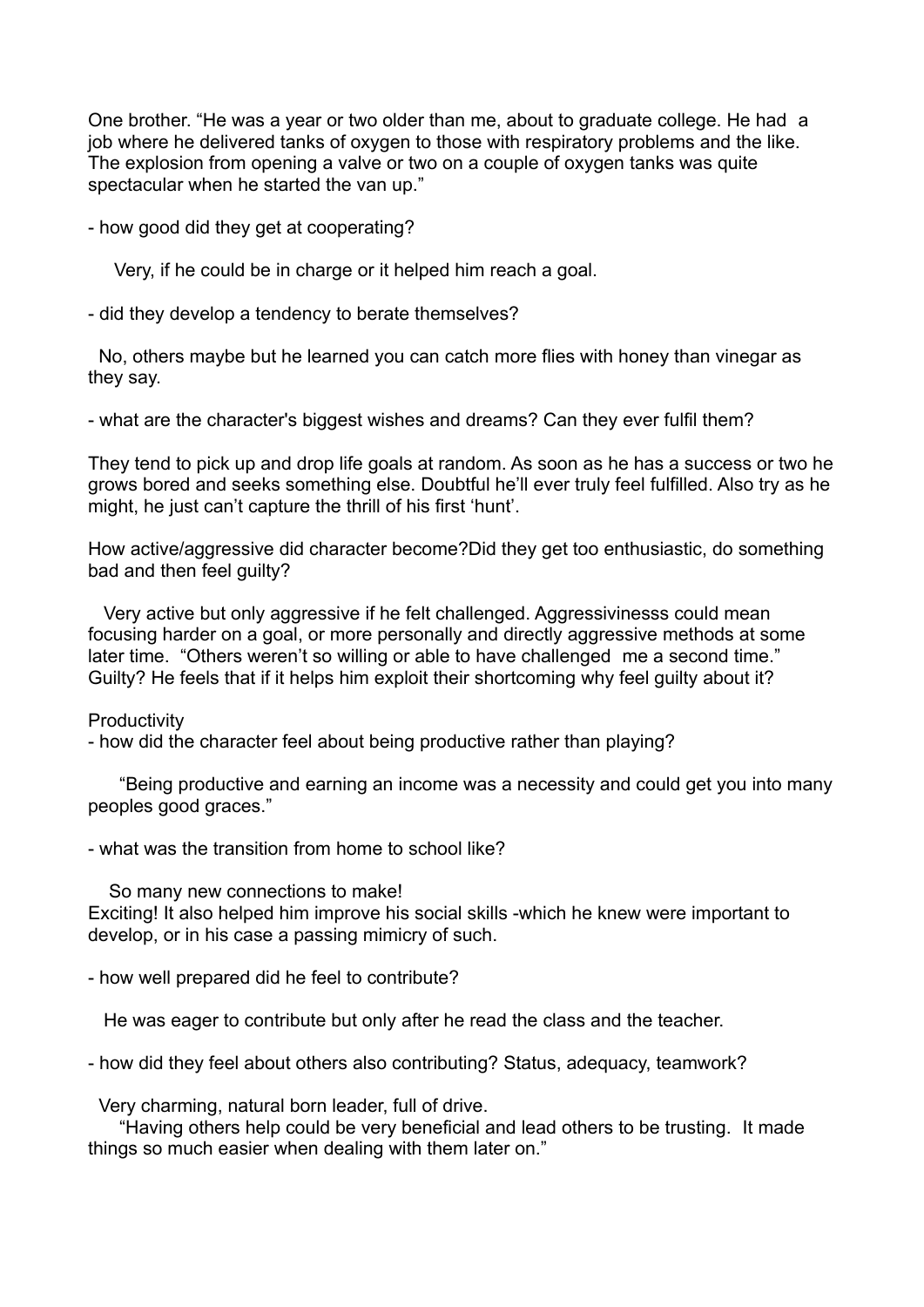- what were their thoughts about being part of the society they lived in – what they were going to be as an adult?

"Society is an artificial construction of a herd minded past when we were afraid of the rustle in the grass or the brief darkening of a shadow. Some of us have simply realized it is better to be that rustle, that shadow rather than be afraid of it."

Also he took a cue from Israel Keys and never as he(Gabriel) put it "Prepared my food or disposed of my trash in the same place I slept.". There are some activities -if I may speak euphemistically again- he did that he made sure to do far away from where he lived, obtained fake IDs, and paid cash as often as possible. He planned and courted his target months in advance.

He's been a sort of Jack-of-all- trades all his life. Wound up mostly as a sort of traveling salesman, often working his way up to regional manager positions, and knows how to charm people into buying more than they intended.

He also excels at gathering information and mimicry of another's voice and handwriting(voice and technique), often making false travel reservations or appearance of moving away with some of the people unfortunate enough to be his victims. Info gathering on someone does help in his job, the other stuff, not so much.

- how did their caste, gender, race and other facets of their identity factor into this?

lower upper class. Not really any affect, but being an exotic mythical could have its advantages in attracting others. "It can be bad for one's health to claim superiority over another simply because of your family's larger paycheck. I taught a few, though some needed to see the results on their peers a second time. Pain and blackmail can be quite a good restraint for bad behavior. Like a punishment when a dog misbehaves. And if things keep not working properly they need to be disposed of and replaced."

Did character feel ready to take their place in school and to start thinking about their place in the adult world, when they grow up?

Generally speaking yes. Even if he couldn't list a plan he felt ready.

Child to Adult Transition - how well did others appear to regard your character?

 They found him to be a fun and fascinating individual. And if not they meant nothing of his notice or were later found themselves, oh here and there. Sometimes he dealt with them years after the fact.

- how did your character ensure some sense of sameness / continuity?

- how was it decided who was in their social group and who was out?

By how useful they were or could be.

- who did they appoint as their adversary (if anyone)?

Who ever was contrary to or challenged him.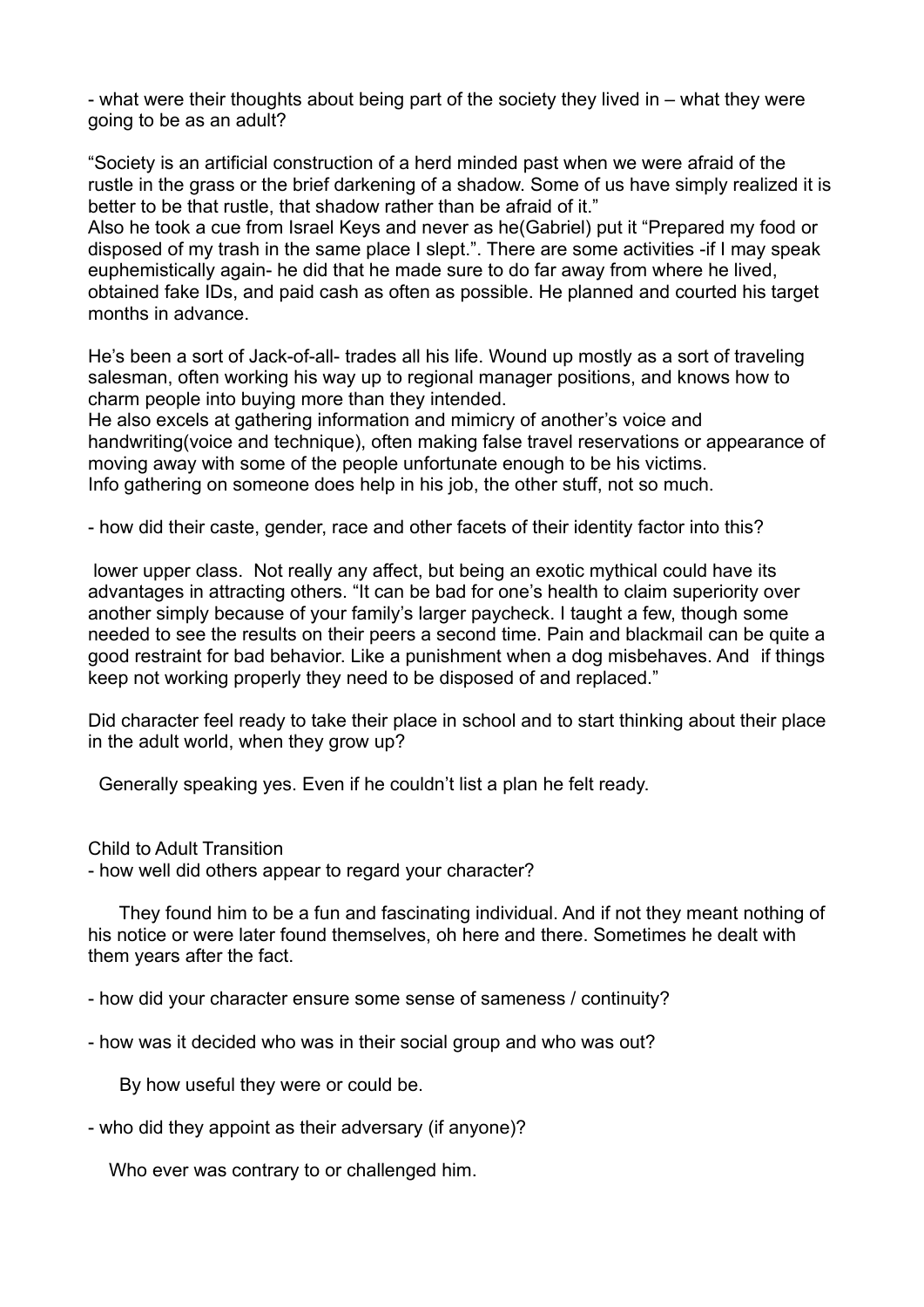- who were their role models? He was his own inspiration.

- who were their girlfriends/boyfriends during adolescence, and what were these partners like?

He's bisexual but feels no real romantic connection. Never was steady with one person.

- how did they go about keeping the pool of people they were to establish their new identity in, manageably small (ie., cliques, political interests, etc.)?

By reading them and seeing what they wanted, were willing to do and how easily they could be manipulated. He played basketball, baseball, and was on the Student Advisory Board. He ran for class president a couple of times but found it better to be the shadow puppeteer of the class president.

In college he dropped the sports and took up theatre working equally well on effects, set design, rigging, lighting, and on stage(usually trying for lead roles, or sometimes as an understudy to a leading role -and wouldn't you know it, they just happened to have met with an unfortunate accident.). He also pursued degrees in psychology, and the culinary arts.

How did character deal with a rapidly changing self (ie., puberty) in light of a rapidly approaching world of work and relationships, in which one's identity are paramount?

He embraced it. People listen to and respect adults more.

Closeness in Relationships

- does your character affiliate with others wellI?

If the situation calls for it.

- what is your character's attitude towards work?

He sees It is an unfortunate but basic necessity to get by in today's life. Doing what you're told is annoying but he bore it as he told himself it's a means to an end. The Yuppie Nuremberg Defense if you will.

- what is your character's sexual / intimate relationship(s) like?

One night stands, or up to the first sexual encounter or sometimes three sessions. Something when he desires a brief moment of physical pleasure. Also "if you're going to cull a sheep from a herd it made it much easier if they were relaxed around you. Also provided me with the means to the second most pleasurable act after sex, some would say the first, which is eating."

Passing on Responsibilities

- what is your character's relationship with their career when they retire?

 His career path is varied and fleeting, but usually in sales or management positions that involved extensive traveling. He did make and sell his own animal skin and leather goods for awhile, and made homemade sausages (Don't ask where the leather or ground meat came from but if you're getting the gist of this character I think you can guess.). Can often have 1-3 new jobs a year.